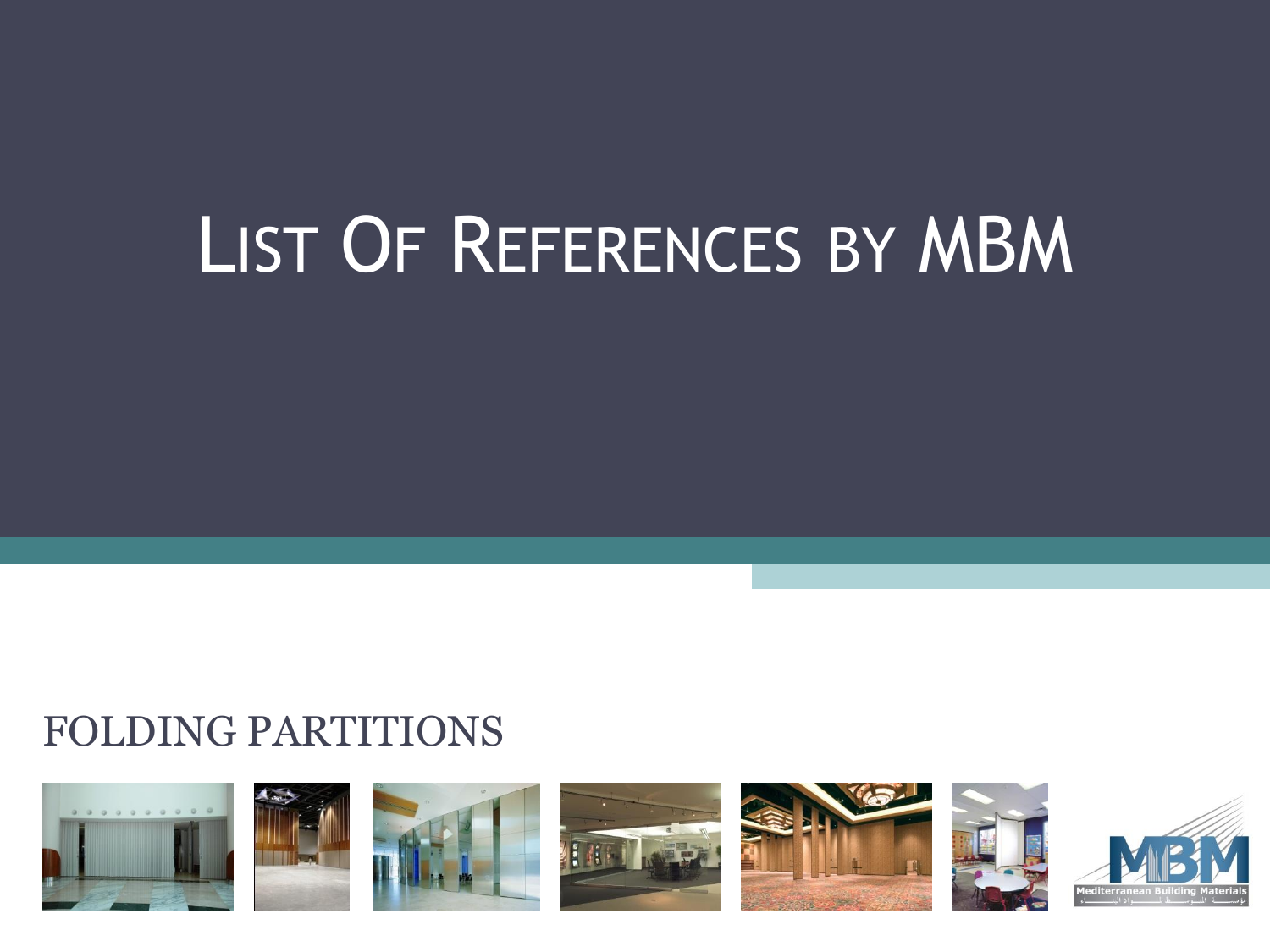| <b>PROJECT NAME</b>                     | <b>CONTRACTOR</b>                               | <b>CLIENT</b>                          | <b>MANUFACTURER</b> | <b>PRODUCT</b> | <b>YEAR</b> |
|-----------------------------------------|-------------------------------------------------|----------------------------------------|---------------------|----------------|-------------|
| <b>DUBAI AIR CARGO TERMINAL</b>         | <b>SIX CONSTRUCT</b>                            | <b>DUBAI MUNICIPALITY</b>              | <b>MODERNFOLD</b>   | AS 931         | 1990        |
| <b>BEACH HOTEL ABU DHABI</b>            | <b>ARABIAN CONSTRUCTION</b><br>CO.              | <b>BEACH HOTEL</b>                     | <b>MODERNFOLD</b>   | AS 931         | 1993        |
| MUSSAFAH OFFSHORE SUPPLY BASE ADMA-OPCO | <b>COSTAIN ENGG.</b><br><b>CONSTRUCTION CO.</b> | <b>ADNOC</b>                           | <b>MODERNFOLD</b>   | AS 932         | 1994        |
| GULF HOTEL, HEALTH CLUB EXTENSION       | SOUND SPECIAL SERVICES<br><b>GEN. CONTG</b>     | <b>ABU DHABI NATIONAL</b><br>HOTEL CO. | <b>MODERNFOLD</b>   | AS 932         | 1995        |
| <b>DUBAI POLICE OFFICERS CLUB</b>       | <b>ASCON</b>                                    | <b>DUBAI POLICE</b>                    | <b>MODERNFOLD</b>   | AS 931         | 1995        |
| ADMA-OPCO-ADGAS HEAD QUARTERS           | <b>SIX CONSTRUCT</b>                            | ADMA-OPCO-ADGAS                        | <b>MODERNFOLD</b>   | AS 931         | 1995        |
| MEDICAL REFERENCE LIBRARY & AUDITORIUM  | ENGG. CONTG CO.                                 | <b>RASHID HOSPITAL</b>                 | <b>MODERNFOLD</b>   | AS 931         | 1996        |
| ABU DHABI INT'L EXHIBITION CENTRE       | AL HAMED DEV. &<br><b>CONSTRUCTION</b>          | ABU DHABI CHAMBER<br>OF COMMERCE       | <b>MODERNFOLD</b>   | AS 941         | 1997        |
| <b>DUBAI INT'L AIRPORT TD - 62</b>      | <b>BELHASA SIX CONSTRUCT</b>                    | <b>DUBAI INT'L AIRPORT</b>             | <b>MODERNFOLD</b>   | AS 931         | 1997        |
| GULF HOTEL CONVENTION CENTRE, BAHRAIN   |                                                 | <b>PRIVATE</b>                         | <b>MODERNFOLD</b>   | AS 941         | 1997        |
| MUNICIPALITY OFFICES & LIBRARY, HATTA   | AL KHARBASH CONTG CO.                           | <b>DUBAI MUNICIPALITY</b>              | <b>MODERNFOLD</b>   | AS 931         | 1997        |
| <b>GULF HOTEL, MUSCAT</b>               | OMAN SHAPOORJI                                  | THE DESIGNER                           | <b>MODERNFOLD</b>   | AS 931         | 1997        |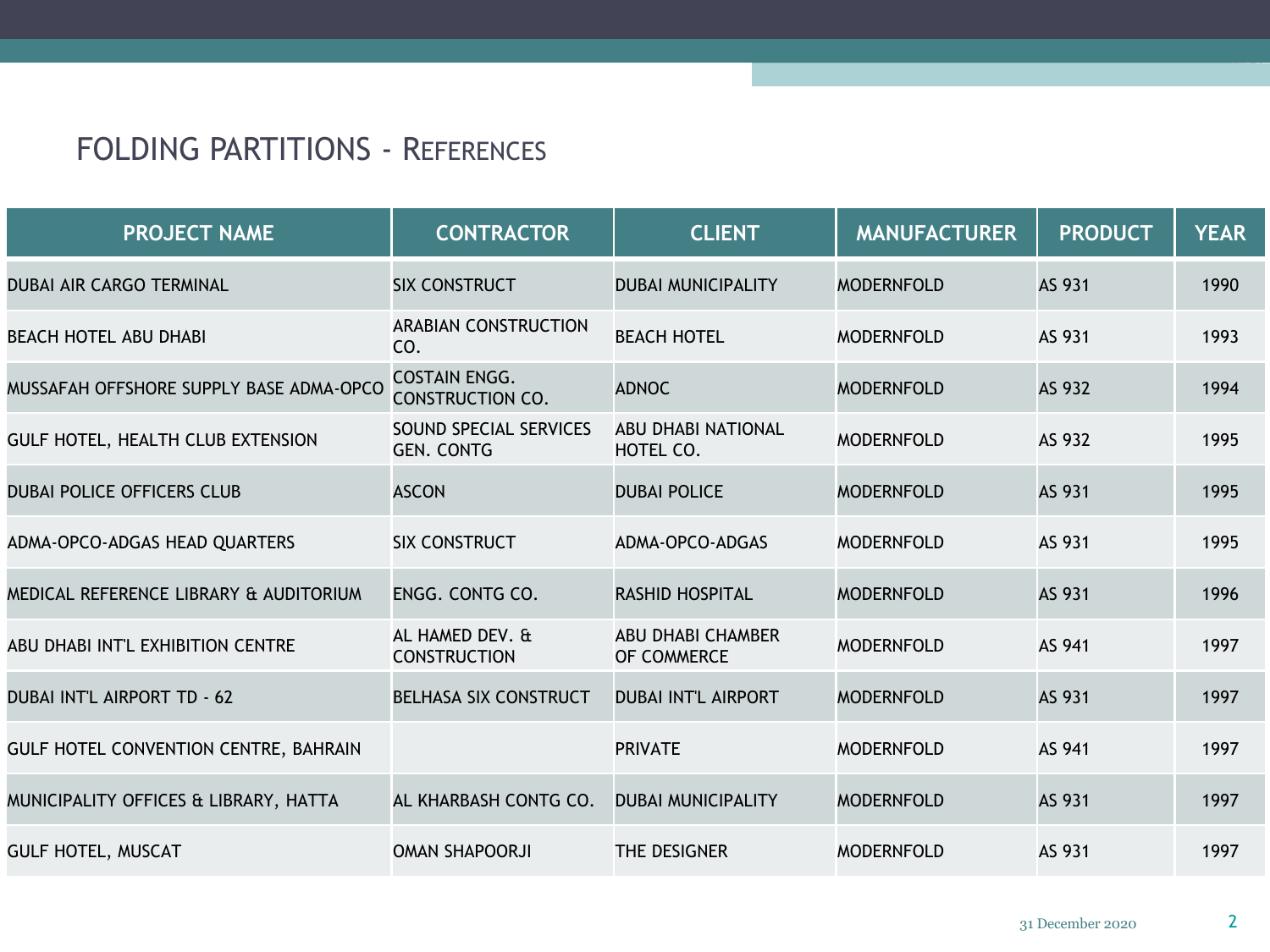| <b>PROJECT NAME</b>                      | <b>CONTRACTOR</b>                         | <b>CLIENT</b>                             | <b>MANUFACTURER</b> | <b>PRODUCT</b>                         | <b>YEAR</b> |
|------------------------------------------|-------------------------------------------|-------------------------------------------|---------------------|----------------------------------------|-------------|
| ETISALAT RECREATION CENTRE               | AL MULLA CONST. CO.                       | <b>ETISALAT</b>                           | <b>MODERNFOLD</b>   | ACCORDION,<br>SOUND MASTER<br>8        | 1999        |
| ETISALAT CUSTOMER SERVICES BLDG.         | AL HAMED DEV. & CONST.<br>CO.             | <b>ETISALAT</b>                           | <b>MODERNFOLD</b>   | AS 932                                 | 2000        |
| AMERICAN COMMUNITY SCHOOL                | AL HAMED DEV. & CONST.                    | <b>PRIVATE</b>                            | <b>MODERNFOLD</b>   | AS 931                                 | 2000        |
| <b>DUBAI CONVENTION CENTRE</b>           | KHANSAHEB CIVIL ENGG.                     | <b>DUBAI WORLD TRADE</b><br><b>CENTRE</b> | <b>MODERNFOLD</b>   | AS 941                                 | 2002        |
| AMERICAN HOSPITAL DUBAI EXP.             | AL NEKHREH CONT. CO.                      | <b>PRIVATE</b>                            | <b>MODERNFOLD</b>   | AS 931                                 | 2003        |
| SHEIKH SULTAN BIN KHALIFA VILLA          | <b>GULF INT'L HOTEL</b><br>MANAGEMENT CO. | <b>PRIVATE</b>                            | <b>MODERNFOLD</b>   | AS 931                                 | 2003        |
| <b>U.A.E. CENTRAL BANK EXPANSION</b>     | <b>DHAFIR DEVELOPMENT</b>                 | <b>U.A.E. CENTRAL BANK</b>                | DORMA - HUPPE       | <b>HUPPE</b>                           | 2004        |
| AL MAHA DESERT RESORT                    | AL BASTI & MUKTA                          | <b>DNATA</b>                              | <b>MODERNFOLD</b>   | AS 941                                 | 2004        |
| MINISTRY OF PUBLIC WORKS & HOUSING       | AL SHAFAR TRANSPORT                       | MINISTRY OF PUBLIC<br><b>WORKS</b>        | <b>MODERNFOLD</b>   | AS 931                                 | 2004        |
| GULF LIBRARY MANUSCRIPT AND STUDIES CTR. | AL FARAA GENERAL<br>CONTG.                | PUBLIC WORKS DEPT.                        | <b>MODERNFOLD</b>   | ACCORDION,<br>SOUND<br><b>MASTER 8</b> | 2004        |
| ADNOC GROUP COMP NEW H.Q.                | AL HABTOOR MURRAY                         | <b>ADNOC</b>                              | DORMA - MODERNFOLD  | AS 931                                 | 2005        |
| NEW SAFETY BLDG. BU HASA                 | AL FARAA GENERAL<br>CONTG.                | <b>GASCO</b>                              | DORMA - MODERNFOLD  | AS 932                                 | 2005        |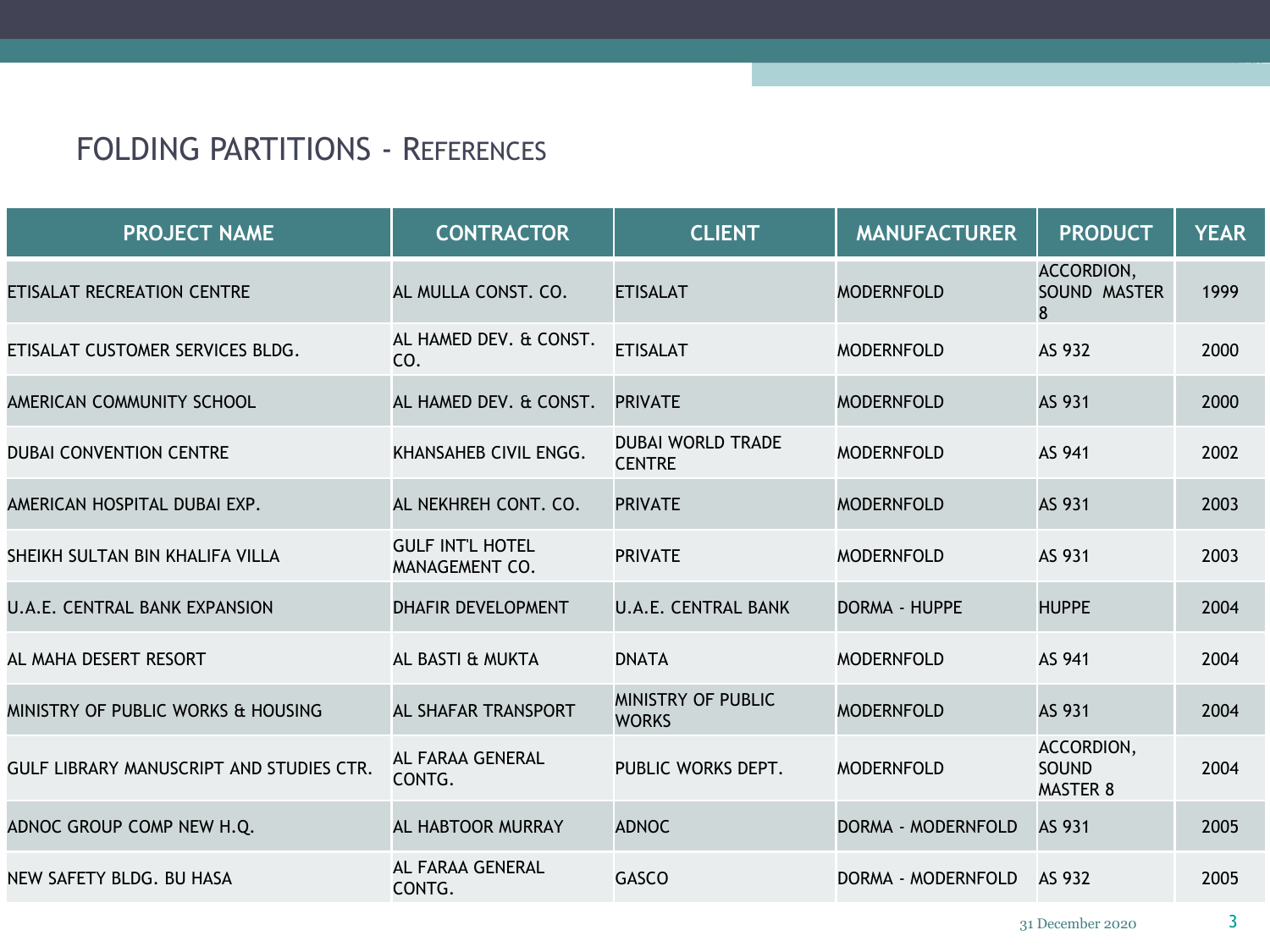| <b>PROJECT NAME</b>                                          | <b>CONTRACTOR</b>              | <b>CLIENT</b>                                         | <b>MANUFACTURER</b>       | <b>PRODUCT</b>              | <b>YEAR</b> |
|--------------------------------------------------------------|--------------------------------|-------------------------------------------------------|---------------------------|-----------------------------|-------------|
| G + 45 STOREY BLDG. GROSVENER IN DUBAI                       | <b>TOUCHWOOD</b>               | SHK. AHMED BIN SAEED                                  | DORMA - MODERNFOLD        | <b>AS 933E</b>              | 2005        |
| ADWEA RESEARH CTR. & H.Q.                                    | DHABI CONTG.                   | <b>ADWEA</b>                                          | DORMA - MODERNFOLD        | AS 932                      | 2005        |
| <b>U.A.E. CENTRAL BANK HEAD OFFICE EXTENSION</b>             | DHAFIR DEVELOPMENT &<br>CONTG. | <b>U.A.E. CENTRAL BANK</b>                            | DORMA - MODERNFOLD        | <b>AS 933EG</b>             | 2005        |
| PETROLEUM INSTITUTE SUPPORT FACILITIES                       | <b>AMANA STEEL</b>             | <b>ADNOC</b>                                          | DORMA - MODERNFOLD        | <b>AS 933EG</b>             | 2006        |
| AL HOSN UNIVERSITY                                           | <b>ITALIAN DESIGN</b>          | AL HOSN UNIVERSITY                                    | DORMA - MODERNFOLD        | AS 931                      | 2006        |
| OUTPATIENT BLDG. AT AMERICAN HOSPITAL                        | DHAFIR DEVELOPMENT &<br>CONTG. | <b>AMERICAN HOSPITAL</b>                              | DORMA - MODERNFOLD        | AS 931                      | 2006        |
| <b>CAPITAL TOWER PROJECT</b>                                 | AL GHANDI AND C.C.C.           | <b>PRIVATE</b>                                        | DORMA - MODERNFOLD        | AS 941                      | 2006        |
| <b>ISMAELI CENTRE</b>                                        | INTERIOR INT'L MAT. CO.        | AGHA KHAN FOUNDATION                                  | DORMA - MODERNFOLD        | AS 933E, AS 932<br>& AS 931 | 2007        |
| EXHIBITION HALLS AND OTHER FACILITIES PHASE                  | AL HABTOOR ENGG.               | <b>ABU DHABI NATIONAL</b><br><b>EXHIBITION CENTRE</b> | DORMA - MODERNFOLD        | AS 931                      | 2007        |
| OLD TOWN HOTEL A - PUBLIC AREA                               | INTERIORS INT'L MAT. CO.       | <b>PRIVATE</b>                                        | DORMA - MODERNFOLD        | AS 932                      | 2007        |
| MAJLIS AND DINING HALL AT MUSHREF PALACE                     | <b>FOYER DÉCOR</b>             | MINISTRY OF PRESIDENTIAL<br><b>AFFAIRS</b>            | <b>DORMA - MODERNFOLD</b> | AS 931                      | 2007        |
| DUBAI TRADE CENTRE EXTENSION OF EXHIBITION KHANSAHEB<br>HALL |                                | <b>DUBAI WORLD TRADE</b><br><b>CENTRE</b>             | DORMA - HUPPE             | <b>MOVEO</b>                | 2007        |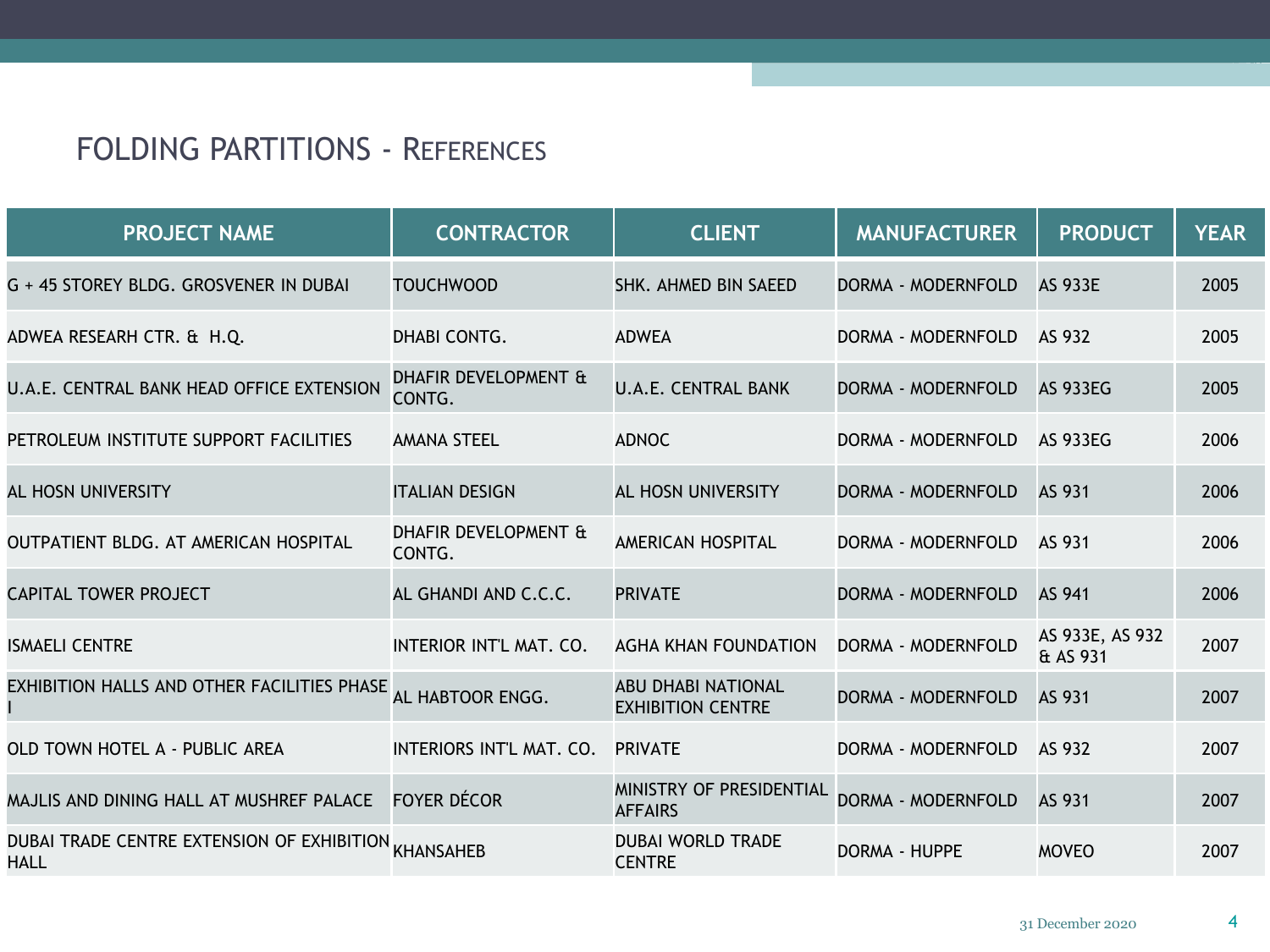| <b>PROJECT NAME</b>                                       | <b>CONTRACTOR</b>              | <b>CLIENT</b>                                         | <b>MANUFACTURER</b>  | <b>PRODUCT</b>                     | <b>YEAR</b> |
|-----------------------------------------------------------|--------------------------------|-------------------------------------------------------|----------------------|------------------------------------|-------------|
| <b>EXECUTIVE HEIGHTS AT TECOM</b>                         | TARGET ENGG.                   | <b>PRIVATE</b>                                        | DORMA - MODERNFOLD   | AS 932                             | 2007        |
| AUH INT'L SHOOTING CLUB                                   | <b>FIBREX</b>                  | <b>PRIVATE</b>                                        | <b>DORMA - HUPPE</b> | <b>VARIFILEX</b><br>STANDARD 85 U  | 2007        |
| EXHIBITION HALLS AND OTHER FACILITIES PHASE ARABTECH<br>Ш |                                | <b>ABU DHABI NATIONAL</b><br><b>EXHIBITION CENTRE</b> | DORMA - MODERNFOLD   | AS 931                             | 2008        |
| AL RAHA GARDEN BRITISH SCHOOL                             | AL SHAFAR GEN. CONTG.          | <b>PRIVATE</b>                                        | <b>DORMA - HUPPE</b> | Moveo                              | 2008        |
| ABU DHABI HEALTH & FITNESS CLUB                           | <b>CAPRIOLE CONST.</b>         | ABU DHABI HEALTH &<br><b>FITNESS CLUB</b>             | DORMA - MODERNFOLD   | AS 931                             | 2008        |
| MUBADALA ERWDA BLDG.                                      | C.C.I.C.                       | <b>MUBADALA</b>                                       | <b>DORMA - HUPPE</b> | <b>MOVEO DESIGN</b><br><b>LINE</b> | 2008        |
| UAE UNIVERSITY NEW CAMPUS DEV. AL AIN                     | <b>OGER DUBAI</b>              | <b>UAE UNIVERSITY</b>                                 | DORMA - MODERNFOLD   | AS 932                             | 2009        |
| <b>GLOBAL CONFERENCE CENTER. FOR ETIHAD</b>               | <b>NADER DÉCOR</b>             | ETIHAD AIRWAYS                                        | DORMA - MODERNFOLD   | AS 931                             | 2009        |
| INPATIENT BED TOWER AT THE AMERICAN<br><b>HOSPITAL</b>    | DHAFIR DEVELOPMENT &<br>CONTG. | <b>AMERICAN HOSPITAL</b>                              | DORMA - MODERNFOLD   | <b>AS 933E</b>                     | 2009        |
| SORBONNE UNIVERSITY                                       | AL HABTOUR MURRAY              | <b>MUBADALA</b>                                       | DORMA - HUPPE        | <b>MOVEO</b>                       | 2009        |
| <b>MIXED USE DEVELOPMENT</b>                              | AL HABTOUR MURRAY              | <b>AL HAMID GROUP</b>                                 | DORMA - MODERNFOLD   | AS 932                             | 2011        |
| <b>AL BAHAR TOWERS</b>                                    | AL FUTTAIM CARILLION           | <b>ADIC</b>                                           | <b>PANELFOLD</b>     | <b>MODULFLEX</b><br>420            | 2012        |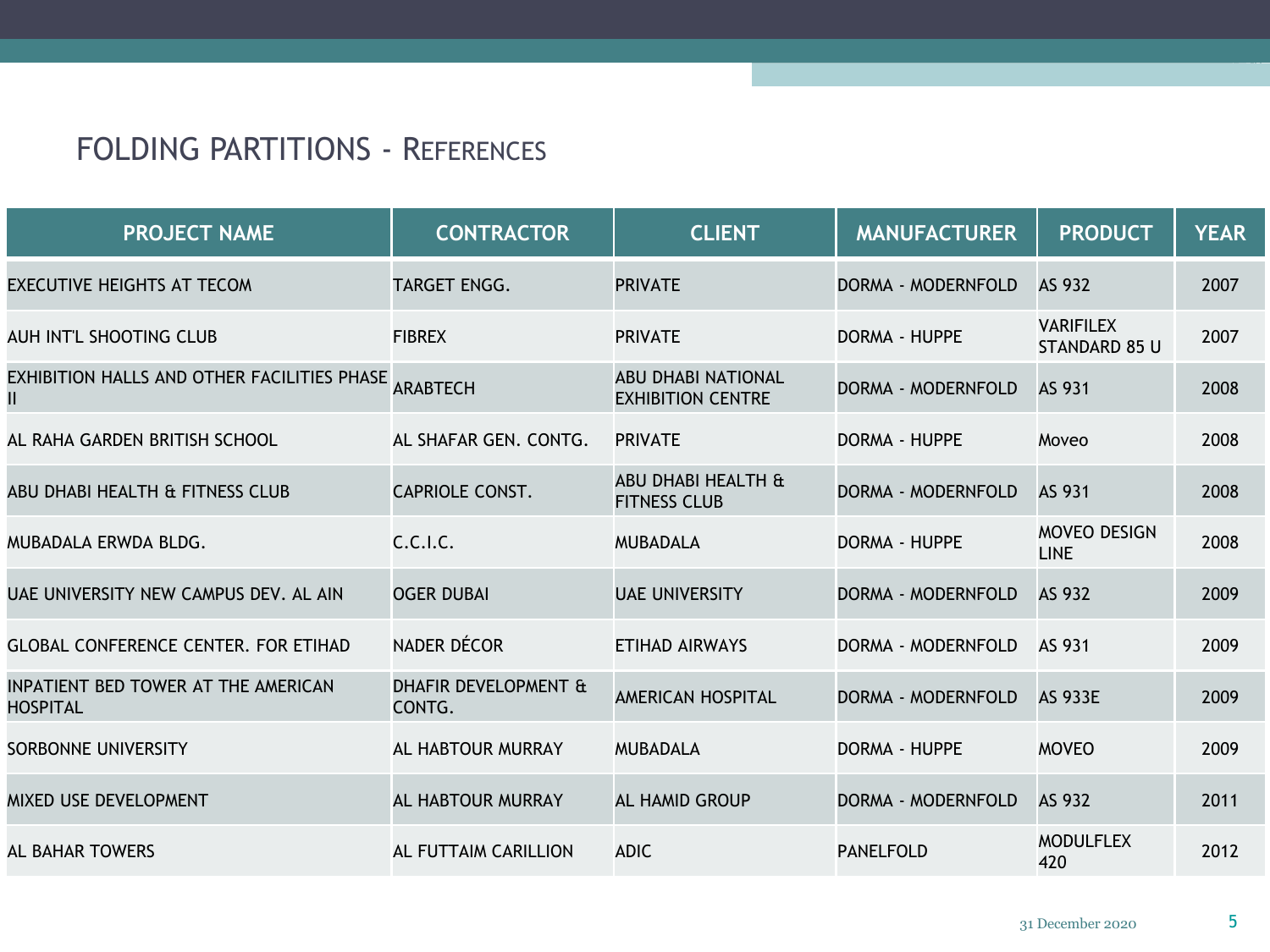| <b>PROJECT NAME</b>                                                        | <b>CONTRACTOR</b>                         | <b>CLIENT</b>                            | <b>MANUFACTURER</b> | <b>PRODUCT</b>                          | <b>YEAR</b> |
|----------------------------------------------------------------------------|-------------------------------------------|------------------------------------------|---------------------|-----------------------------------------|-------------|
| NEW ENGLAND CENTER                                                         | <b>ASCON</b>                              | <b>PRIVATE</b>                           | <b>PANELFOLD</b>    | <b>MODULFLEX</b><br>420                 | 2012        |
| SCHOOL IN KHORFAKAN                                                        | EAST COST CONTG.                          | MINISTRY OF PUBLIC<br><b>WORKS</b>       | <b>PANELFOLD</b>    | <b>MODULFLEX</b><br>420                 | 2012        |
| SHK. KHALIFA SPECIALIST HOSPITAL AT RAS AL<br><b>KHAIMAH</b>               | <b>MCM GROUP/CHINA STATE</b><br>(VU)      | MINISTRY OF PUBLIC<br><b>WORKS</b>       | <b>PANELFOLD</b>    | <b>SONIC WALL</b><br>1212               | 2012        |
| ZAKHER PALACE MAIN DIWAN                                                   | ZAWAYA                                    | <b>CROWN PRINCE DIWAN</b>                | <b>PANELFOLD</b>    | MODULFLEX 420                           | 2012        |
| SOUTHERN SUN HOTEL - ABU DHABI                                             | <b>CUBE DESIGN</b>                        | <b>EAST &amp; WEST PROPERTIES</b>        | <b>PANELFOLD</b>    | MODULFLEX 820                           | 2013        |
| BLOOM ACADEMY, AL ZAKHER, AL AIN                                           | AL ROSTAMANI PEGEL                        | <b>BLOOM PROPERTIES</b>                  | <b>PANELFOLD</b>    | MODULFLEX 410                           | 2013        |
| EXPO CENTRE, SHARJAH                                                       | EXPO CENTRE, SHARJAH                      | EXPO CENTRE, SHARJAH                     | <b>PANELFOLD</b>    | MODULFLEX 810                           | 2013        |
| LUBNA BENT HABAB ELEMENTARY SCHOOL,<br><b>FUJAIRAH</b>                     | AL QANTARA GEN. CONT                      | MINISTRY OF PUBLIC<br><b>WORKS</b>       | <b>PANELFOLD</b>    | MODULFLEX 420                           | 2013        |
| SEPHORA UNIVERSITY, DUBAI                                                  | <b>CUBE DESIGN</b>                        | SEPHORA UNIVERSITY                       | <b>PANELFOLD</b>    | MODULFLEX 420                           | 2013        |
| GRAND CONTINENTAL FLAMINGO HOTEL, ABU<br><b>DHABI</b>                      | SQUARE GEN. CONT.                         | <b>GRAND CONTINENTAL</b><br><b>HOTEL</b> | <b>PANELFOLD</b>    | MODULFLEX 420                           | 2013        |
| REFURBISHMENT 2012- PACK 1. EMIRATES<br>COLLEGE (AL QADISIYA SCHOOL) - AUH | ASWAR ENG. & GEN. CONT MUSANADA           |                                          | <b>PANELFOLD</b>    | MODULFLEX 420                           | 2013        |
| RENOVATIONS OF EXISTING ST. JOSEPH<br><b>CATHEDRAL CHURCH</b>              | <b>CANAR-CANADIAN ARAB</b><br><b>CONT</b> | ST. JOSEPH CATHEDRAL<br><b>CHURCH</b>    | <b>PANELFOLD</b>    | MODULFLEX 420<br>AND SONIC WALL<br>1212 | 2014        |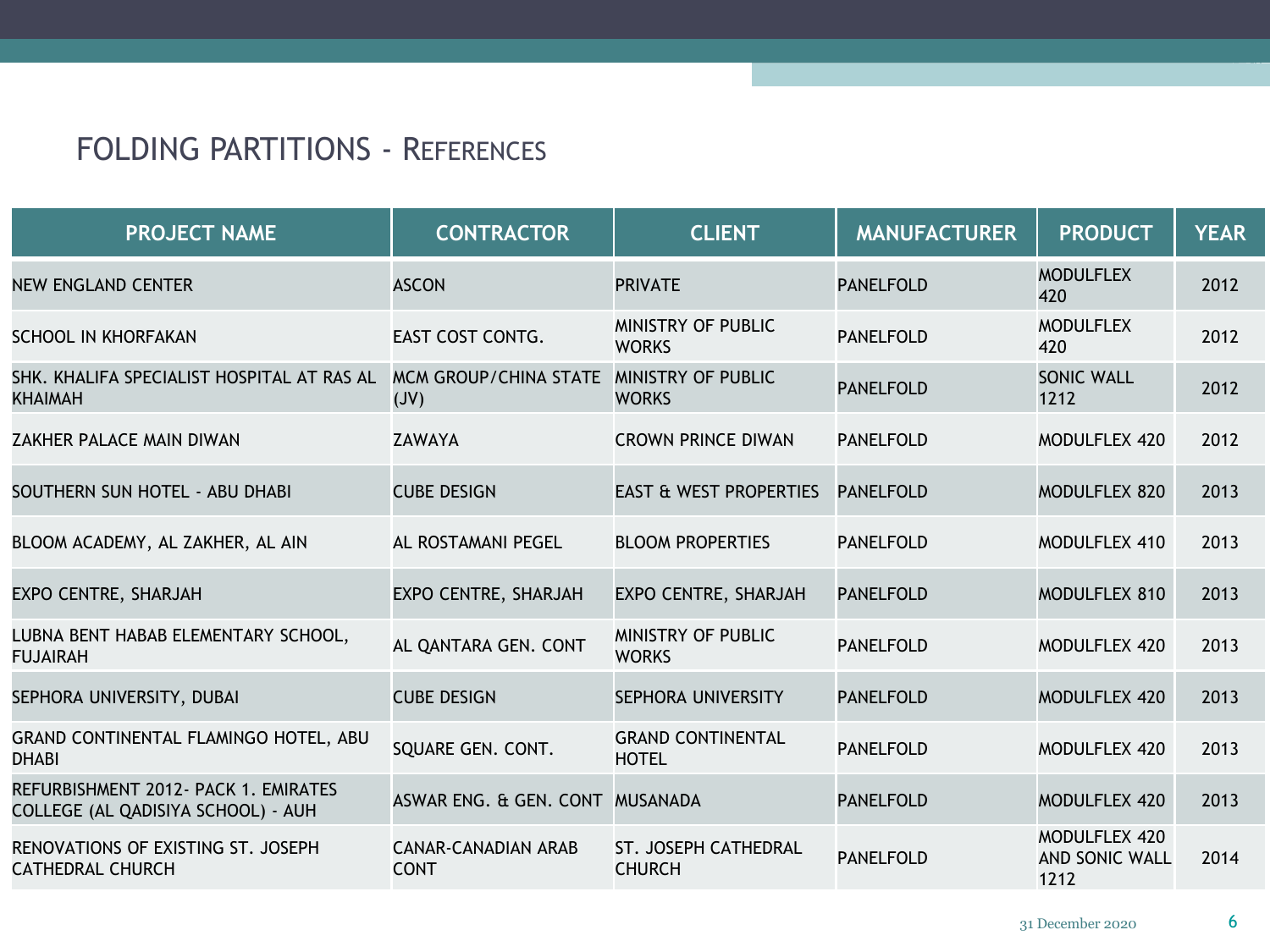| <b>PROJECT NAME</b>                                                                | <b>CONTRACTOR</b>                        | <b>CLIENT</b>                                                            | <b>MANUFACTURER</b> | <b>PRODUCT</b>          | <b>YEAR</b> |
|------------------------------------------------------------------------------------|------------------------------------------|--------------------------------------------------------------------------|---------------------|-------------------------|-------------|
| AL AIN LADIES CLUB, MARKHANYA AL AIN                                               | ASWAR ENGINEERING &<br>GEN. CONT. CO.    | <b>ABU DHABI SPORTS</b><br>COUNCIL/MUSANADA                              | <b>PANELFOLD</b>    | <b>MODULFLEX</b><br>440 | 2014        |
| CMW-11052-C001 BUILDING & SECURITY<br>TOWERS ANS STORES AT SHAHAMA                 | DAARY GEN. CONT.                         | <b>COMMAND OF MILITARY</b><br><b>WORKS</b>                               | <b>PANELFOLD</b>    | SONIC WALL 66           | 2014        |
| AL HISN PRIMARY SCHOOL AT DIBBA                                                    | <b>EAST COAST CONT.</b>                  | MINISTRY OF PUBLIC<br><b>WORKS</b>                                       | <b>PANELFOLD</b>    | <b>MODULFLEX</b><br>410 | 2014        |
| MARRIOT COURTYARD HOTEL, ABU DHABI                                                 | <b>DECOVISION</b>                        | <b>MARRIOTT</b><br>INTERNATIONAL/AL DAR PANELFOLD<br><b>PROPERTIES</b>   |                     | MODULFLEX 410           | 2014        |
| <b>EXPANSION OF EMIRATES FLIGHT CATERING</b><br>UNIT, DUBAI                        | LAING O'ROURKE                           | <b>EMIRATES FLIGHT</b><br><b>CATERING CO</b>                             | <b>PANELFOLD</b>    | MODULFLEX 410           | 2014        |
| ADIA MIDFIELD TERMINAL BUILDING ABU DHABI<br><b>AIRPORT</b>                        | <b>INTERNATIONAL DÉCOR</b>               | <b>EMIRATES OF ABU DHABI</b><br>- SUPERVISION<br><b>COMMITTEE - ADAC</b> | <b>PANELFOLD</b>    | MODULFLEX 420           | 2014        |
| FUTURE SCHOOL PHASE V, Pkg 2 BOYS AL<br>FALAH, AUH                                 | UNITED ENG. &<br><b>CONSTRUCTION CO.</b> | <b>MUSANADA</b>                                                          | <b>PANELFOLD</b>    | <b>MODULFLEX 510</b>    | 2014        |
| FUTURE SCHOOL PHASE V, Pkg 3 GIRLS AL<br>FALAH, AUH                                | <b>DHABI CONTRACTING</b>                 | <b>MUSANADA</b>                                                          | <b>PANELFOLD</b>    | <b>MODULFLEX 510</b>    | 2014        |
| RUWAIS HOUSING COMPLEX -NEW GUEST HOUSE AL SHAFAR GEN. CONT.-<br>PROJECT 7004, AUH | <b>DXB</b>                               | <b>ADNOC</b>                                                             | <b>PANELFOLD</b>    | MODULFLEX 510           | 2014        |
| FUTURE SCHOOL PHASE V, Pkg 4 YAS SCHOOL.                                           | <b>DHABI CONTRACTING</b>                 | <b>MUSANADA</b>                                                          | <b>PANELFOLD</b>    | <b>MODULFLEX 510</b>    | 2014        |
| HUBZERO FAMILY ENTERTAINMENT CENTER - AL<br><b>WASL DUBAI</b>                      | PICO INTERNATIONAL                       | <b>MERAAS HOLDINGS</b>                                                   | <b>PANELFOLD</b>    | MODULFLEX 420           | 2014        |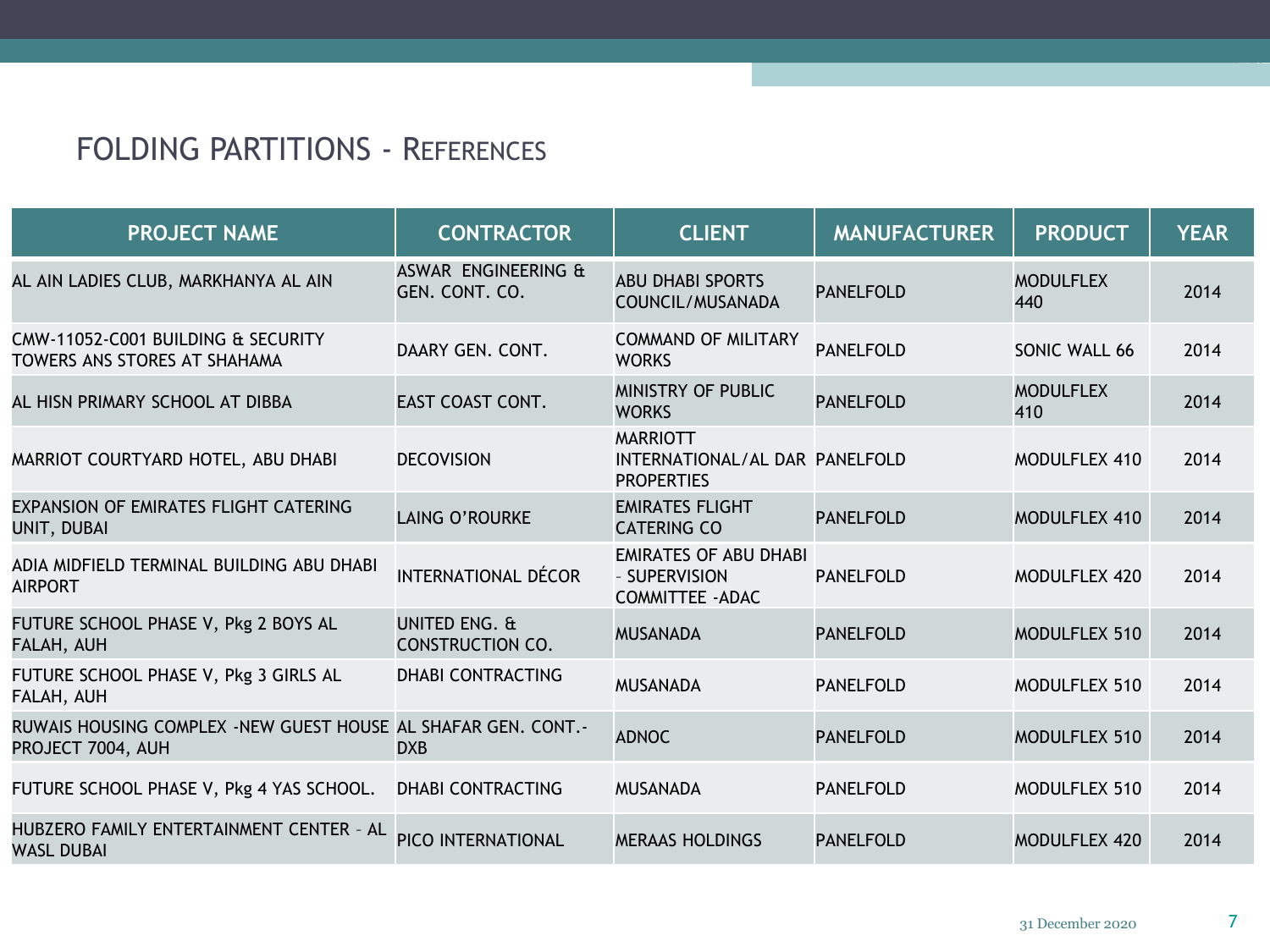| <b>PROJECT NAME</b>                                                           | <b>CONTRACTOR</b>                               | <b>CLIENT</b>                                     | <b>MANUFACT</b><br><b>URER</b> | <b>PRODUCT</b>                      | <b>YEAR</b> |
|-------------------------------------------------------------------------------|-------------------------------------------------|---------------------------------------------------|--------------------------------|-------------------------------------|-------------|
| COLLEGE OF PHARMACY, QATAR UNIVERSITY                                         | SHAPOORJI PALLONJI,<br><b>QATAR</b>             | <b>QATAR UNIVERSITY</b>                           | <b>PANELFOLD</b>               | MODULFLEX 440                       | 2015        |
| CITY SEASON HOTEL, BUR DUBAI                                                  | AL HAMAD CONTG.                                 | <b>CITY SEASON HOTEL</b>                          | <b>PANELFOLD</b>               | <b>MODULFLEX</b><br>810             | 2015        |
| ABU DHABI ACCOUNTABILITY AUTHORITY HEAD<br>QUARTERS, SHEIKH ZAYED SPORTS CITY | SEIDCO GEN. CONT.                               | <b>ABU DHABI</b><br>ACOUNTABILITY/MUSANADA        | <b>PANELFOLD</b>               | <b>MODULFLEX</b><br>820             | 2015        |
| NEW GASCO TECHNICAL TRAINING CENTER<br><b>BLDG. AL BAB HABSHAN</b>            | AL HUSSAIN GEN. CONT.                           | <b>GASCO</b>                                      | <b>PANELFOLD</b>               | <b>MODULFLEX</b><br>410             | 2015        |
| RUMAITHA AL ANSARIA PRIMARY SCHOOL,<br><b>FUJAIRAH</b>                        | AL AWAEL BUILDING CONT.                         | MINISTRY OF PUBLIC WORKS<br>& HOUSING             | <b>PANELFOLD</b>               | MODULFLEX 420                       | 2015        |
| NATIONAL REHABILITATION CENTRE IN KHALIFA<br><b>CITY</b>                      | <b>GHANTOOT GROUP</b>                           | NATIONAL REHABILITATION<br><b>CENTRE</b>          | <b>PANELFOLD</b>               | MODULFLEX 620                       | 2016        |
| KENT COLLEGE - WADI AL SAFA, DUBAI                                            | <b>CHICAGO MAINT &amp;</b><br>CONSTRUCTION. CO. | MIR. HASHEM KHOORY LLC<br>(MHK)                   | <b>PANELFOLD</b>               | MODULFLEX 620                       | 2016        |
| AL WAGAN HOSPITAL EXPANSION &<br><b>RENOVATION-AL AIN</b>                     | SEIDCO GEN. CONT. CO.-<br><b>AUH</b>            | <b>SEHA</b>                                       | <b>PANELFOLD</b>               | <b>MODULFLEX</b><br>810             | 2016        |
| CMW-11069-C003                                                                | <b>DISCOVERY GENERAL</b><br>CONTRACTING CO. LLC | <b>COMMAND OF MILITARY</b><br><b>WORKS</b>        | <b>PANELFOLD</b>               | SONIC WALL 66                       | 2016        |
| PROPOSED G+3 MILLENNIUM SCHOOL ON PLOT<br>NO. 6310107                         | <b>CHICAGO MAINT &amp;</b><br>CONSTRUCTION. CO. | ABDULLA AHMAD MOHAMMED<br>ALHABBAI-PRIVATE SCHOOL | <b>PANELFOLD</b>               | MODULFLEX 420                       | 2016        |
| PROPOSED G+3 MILLENNIUM SCHOOL ON PLOT<br>NO. 6310107                         | <b>CHICAGO MAINT &amp;</b><br>CONSTRUCTION. CO. | ABDULLA AHMAD MOHAMMED<br>ALHABBAI-PRIVATE SCHOOL | <b>PANELFOLD</b>               | MODULFLEX 420                       | 2016        |
| ST. ELIAS CHURCH AT MUSSAFAH                                                  | DHAFFIR DEV.                                    | ROME ORTHODOX<br>ARCHBISHOPIC CHURCH              | <b>ABOPART</b>                 | <b>MULTI-</b><br><b>DIRECTIONAL</b> | 2016        |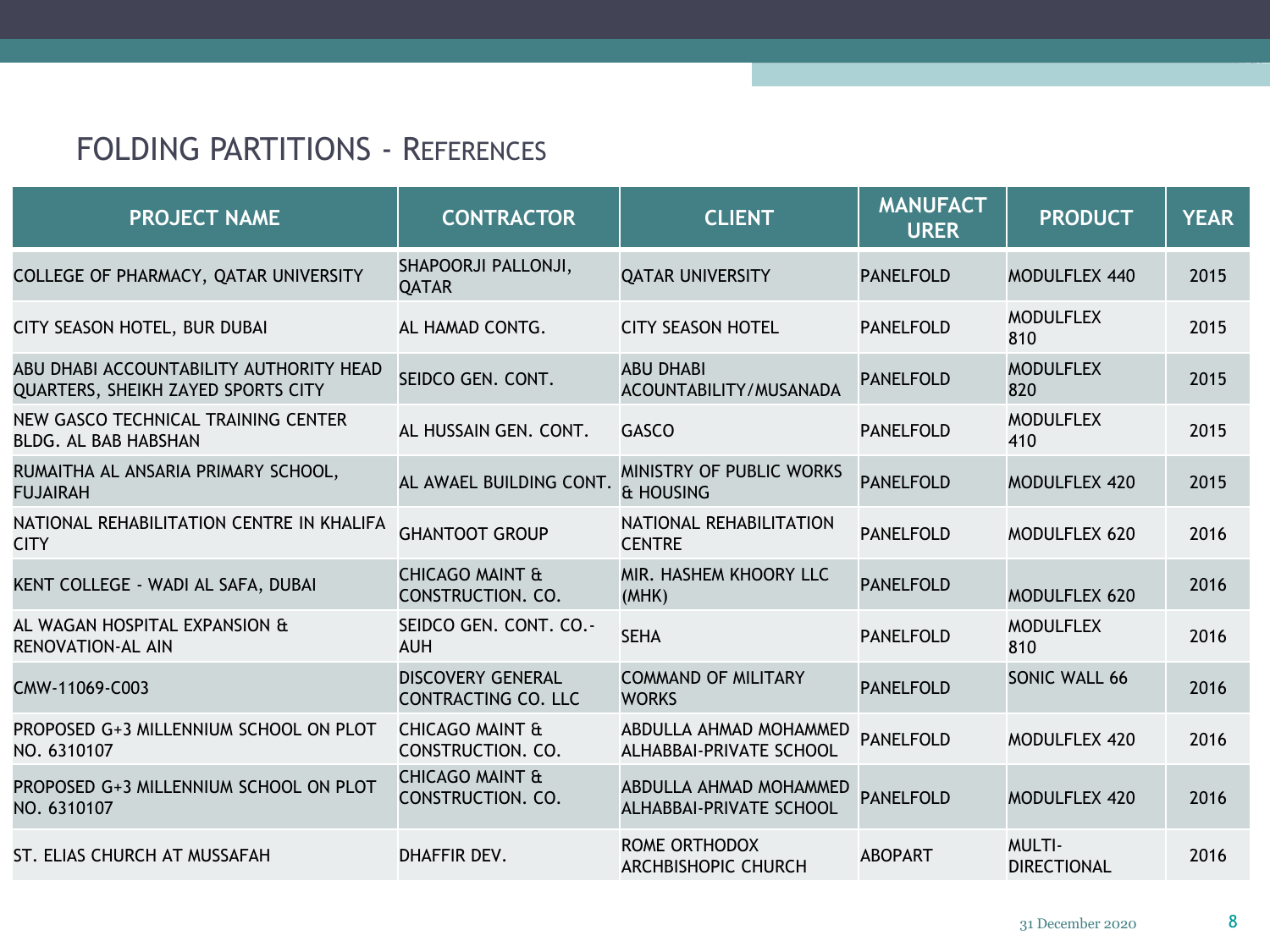| <b>PROJECT NAME</b>                                                         | <b>CONTRACTOR</b>                                   | <b>CLIENT</b>                                  | <b>MANUFACTU</b><br><b>RER</b> | <b>PRODUCT</b>                    | <b>YEAR</b>    |
|-----------------------------------------------------------------------------|-----------------------------------------------------|------------------------------------------------|--------------------------------|-----------------------------------|----------------|
| MDS NEW OFFICE AT ADDAX TOWER, ABU DHABI                                    | SAMAYA DÉCOR                                        | <b>MDIS</b>                                    | <b>PANELFOLD</b>               | <b>MODULFLEX 620</b>              | 2016           |
| HATTA COMMUNITY CENTRE                                                      | ZAHRAT AL SAFA CONT                                 | <b>DUBAI MUNCIPALITY</b>                       | <b>PANELFOLD</b>               | MODULFLEX 810                     | 2017           |
| SAADIYAT ISLAND RESORT DEV.                                                 | <b>GHATOOT GROUP</b>                                | SH. SUROOR BIN MOHD AL<br><b>NAHYAN</b>        | <b>PANELFOLD</b>               | <b>MODULFLEX</b><br>820           | 2017 &<br>2018 |
| AL BADIE HOTEL, CAPITAL CENTER, ADNEC, C8,<br>SEC.W59/01 ABU DHABI          | <b>EMIRATES FURNITURE</b><br><b>FACTORY</b>         | AL BADIE GROUP FOR<br>TRADING & INVESTMENT     | <b>ABOPART</b>                 | DOORS M 04 & M<br>05              | 2017           |
| FEDERAL COURTS COMPLEX AND MINISTRY OF<br><b>JUSTICE PROJECT, KHALIFA A</b> | <b>HISPANO DECOR</b>                                | <b>EMIRATES REAL ESTATE</b><br>CORP.           | <b>PANELFOLD</b>               | <b>MODULFLEX 620</b>              | 2017           |
| DIBBA SHOWROOM PLOT NO. 5003005                                             | FUJAIRAH NAT. CONST. &<br><b>TRANSPORT</b>          | DIBBA EXPO SHOWROOM                            | <b>PANELFOLD</b>               | MODULFLEX 810                     | 2017           |
| UPPER ZAKUM UZ750 ISLAND SURFACE EPC2                                       | <b>NAEL &amp; BIN HARMAL</b><br><b>HYDRO EXPORT</b> | <b>ZADCO</b>                                   | <b>PANELFOLD</b>               | <b>MODULFLEX 430</b>              | 2018           |
| VIDA HOTEL, DUBAI CREEK HARBOUR                                             | <b>INTERIORS INT'L INDUSTRY EMAAR</b>               |                                                | <b>MEGAFOLD</b>                | <b>ACOUSTIC PANEL</b>             | 2018           |
| FUTURE SCHOOL PHASE 8 PK. 1 AL FALAH KG                                     | AL ESLAH GEN. CONTG.                                | <b>MUSANADA</b>                                | <b>ESPERO</b>                  | <b>SONICO MOBILE</b><br>PANEL 110 | 2018           |
| FUTURE SCHOOL PHASE 8 PACK, 1 AL FALAH KG                                   | ABDULLAH AHMAD AL<br><b>KULAIB</b>                  | <b>MUSANADA</b>                                | <b>ESPERO</b>                  | SONICO MOBILE<br>PANEL 110        | 2018           |
| AL MARFA POLICE STATAION                                                    | <b>CHIEF CONTRACTING</b>                            | <b>MINISTRY OF</b><br><b>INTERIOR/MUSANADA</b> | <b>PANELFOLD</b>               | MODULFLEX 420                     | 2019           |
| YAS SOUTH INTEGRATED DEST. RESORT                                           | <b>BAM INTERNATIONAL</b>                            | <b>MIRAL</b>                                   | <b>ESPERO</b>                  | SONICO 110                        | 2019           |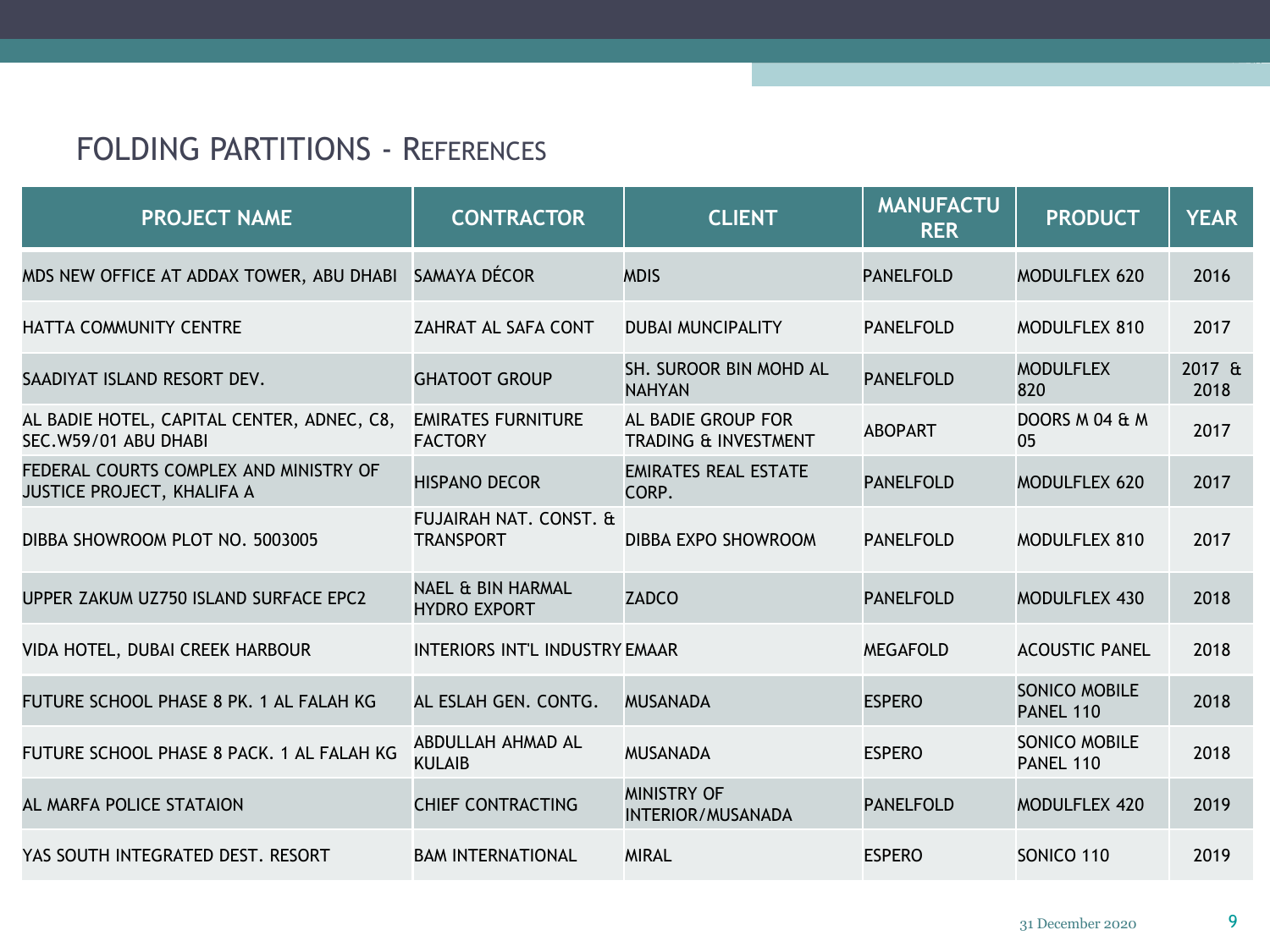| <b>PROJECT NAME</b>                                             | <b>CONTRACTOR</b>                              | <b>CLIENT</b>                                 | <b>MANUFACTURER</b> | <b>PRODUCT</b>                     | <b>YEAR</b> |
|-----------------------------------------------------------------|------------------------------------------------|-----------------------------------------------|---------------------|------------------------------------|-------------|
| AL SALAM INT'L SCHOOL                                           | CHICAGO MAINT.                                 | <b>BIN HAIDER EDUCATION</b><br><b>LLC</b>     | <b>MEGAFOLD</b>     | <b>MEGAFOLD</b><br><b>ACOUSTIC</b> | 2019        |
| HCT - ABU DHABI WOMENS COLLEGE                                  | <b>ABU DHABI MEDICAL</b><br><b>INDUSTRIES</b>  | <b>HIGHER COLLEGE OF</b><br><b>TECHNOLOGY</b> | <b>MEGAFOLD</b>     | <b>MEGAFOLD</b><br><b>ACOUSTIC</b> | 2019        |
| <b>AVEVA OFFICE</b>                                             | SEEB INTERIOR DESIGN                           | <b>AVEVA</b>                                  | <b>MEGAFOLD</b>     | <b>MEGAFOLD</b><br><b>ACOUSTIC</b> | 2019        |
| <b>ARCADIA SCHOOL</b>                                           | AL SHIRAWI INTERIORS                           | <b>GLOBAL OASIS</b><br>PROPERTIES LLC         | <b>MEGAFOLD</b>     | <b>MEGAFOLD</b><br><b>ACOUSTIC</b> | 2019        |
| PREMIER INN HOTEL AT DRAGON MART                                | <b>WOOD STYLE FURNITURE</b><br><b>INDUSTRY</b> | <b>INTERNATIONAL CITY</b><br><b>LLC</b>       | <b>MEGAFOLD</b>     | <b>MEGAFOLD</b><br><b>ACOUSTIC</b> | 2019        |
| AL FALAH POLICE STATION                                         | AL ESLAH GEN. CONTG.<br>EST.                   | <b>MUSANADA</b>                               | <b>ESPERO</b>       | SONICO 110                         | 2019        |
| 5 STAR HOTEL AND APARTMENT BUILDING- DEIRA DRAWLINK INTERIORS   |                                                | <b>HUSSAIN LOOTAH</b>                         | <b>MEGAFOLD</b>     | <b>MEGAFOLD</b><br><b>ACOUSTIC</b> | 2019        |
| <b>BRIDGE NINE OFFICE</b>                                       | <b>WALKTHRU CONTRACTING</b><br><b>LLC</b>      | <b>BRIDGE NINE</b>                            | <b>MEGAFOLD</b>     | <b>MEGAFOLD</b><br><b>ACOUSTIC</b> | 2019        |
| <b>VILLA @ SAADIYAT</b>                                         | WALKTHRU CONTRACTING PRIVATE<br>LLC            |                                               | <b>MEGAFOLD</b>     | <b>MEGAFOLD</b><br><b>ACOUSTIC</b> | 2019        |
| PROTOCOL LOUNGE @ MTB ABU DHABI<br><b>INTERNATIONAL AIRPORT</b> | <b>INTERIORS R US</b>                          | <b>ABU DHABI AIRPORT</b><br><b>COMPANY</b>    | <b>ESPERO</b>       | SONICO 110                         | 2019        |
| FUTURE SCHOOL PHASE 7, PKG 3- AYN AL<br>FAYDHA, AL AIN          | NAEL GEN. CONTG. LLC                           | <b>MUSANADA</b>                               | <b>ESPERO</b>       | SONICO 110                         | 2019        |
| FUTURE SCHOOL PHASE 7, PKG 4- AL BAHYA                          | <b>DHAFRA INT'L PROJECTS</b>                   | <b>MUSANADA</b>                               | <b>ESPERO</b>       | SONICO 110                         | 2019        |
| FUTURE SCHOOL PHASE 7, PKG 5- AL RAHBA                          | DHAFRA INT'L PROJECTS                          | <b>MUSANADA</b>                               | <b>ESPERO</b>       | SONICO 110                         | 2019        |